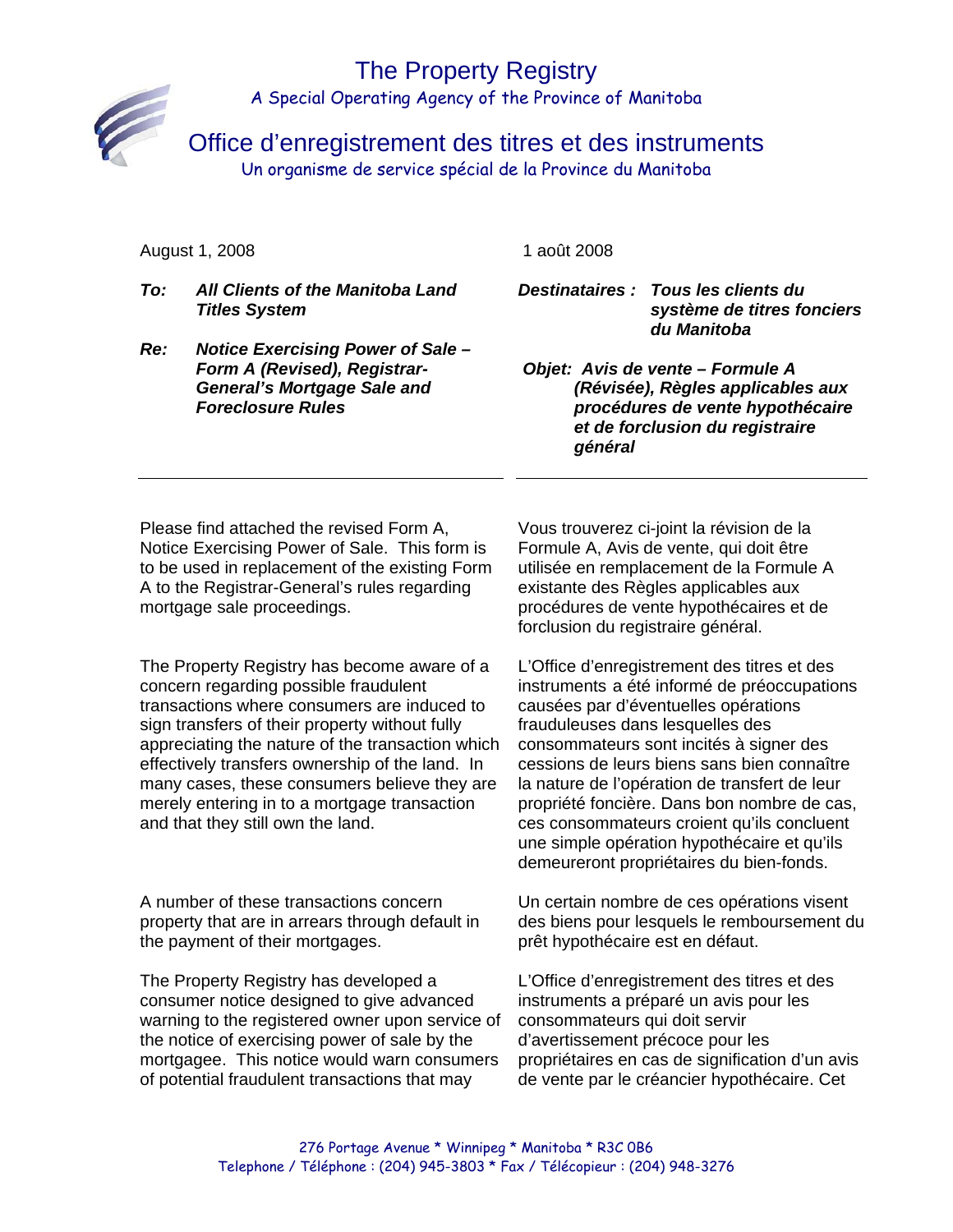occur and to advise them to contact their lawyer and/or financial advisor before entering in to any arrangement with parties contacting them that are not someone representing the mortgagee.

Additionally, the form itself has been reformatted to include better particulars concerning default and how the owner may remedy that default. For example, property tax and insurance costs to be paid as well as demand mortgage provisions have been added.

avis avertit les consommateurs au sujet d'opérations frauduleuses éventuelles et leur recommande de communiquer avec leur avocat ou leur conseiller financier avant de conclure tout arrangement avec des parties qui communiquent avec eux sans être les représentants du créancier hypothécaire.

De plus, la formule même a été remaniée pour inclure davantage d'information détaillée sur le défaut de paiement et la manière de le corriger, ainsi que sur l'impôt foncier et les frais d'assurance à payer et des dispositions sur les hypothèques à vue.

Le registraire général et chef de l'exploitation,

 $40$ ww

R.M. Wilson Registrar-General and Chief Operating Officer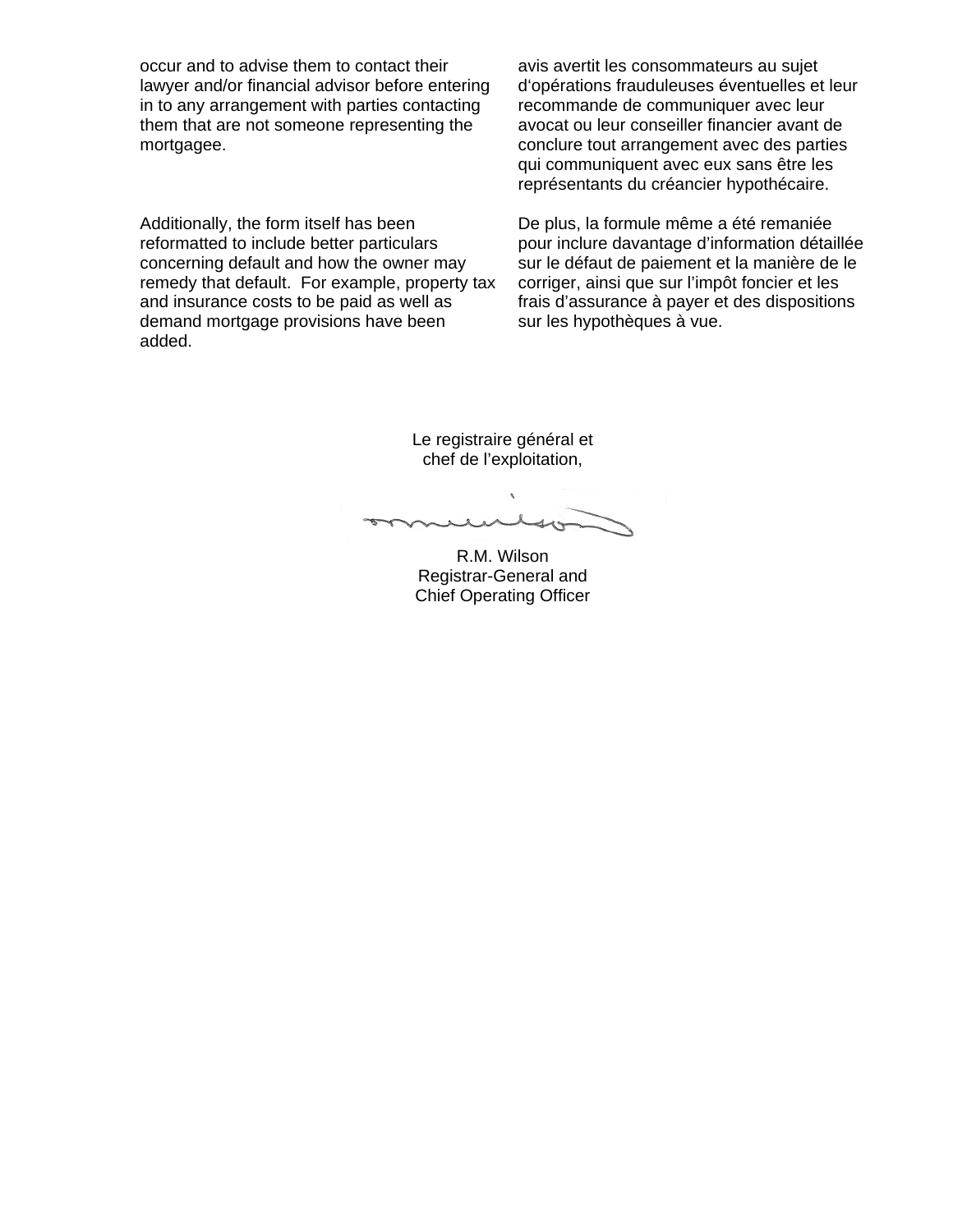# **Notice of Exercising Power of Sale under The Real Property Act - Form A**

|                                                                                                                                                                                                                                                                         | 1. TO:                                                                                                                                                                                                                                                                          |  |  |  |
|-------------------------------------------------------------------------------------------------------------------------------------------------------------------------------------------------------------------------------------------------------------------------|---------------------------------------------------------------------------------------------------------------------------------------------------------------------------------------------------------------------------------------------------------------------------------|--|--|--|
|                                                                                                                                                                                                                                                                         | AND TO WHOM IT MAY CONCERN                                                                                                                                                                                                                                                      |  |  |  |
|                                                                                                                                                                                                                                                                         |                                                                                                                                                                                                                                                                                 |  |  |  |
|                                                                                                                                                                                                                                                                         |                                                                                                                                                                                                                                                                                 |  |  |  |
|                                                                                                                                                                                                                                                                         | 3. LAND DESCRIPTION                                                                                                                                                                                                                                                             |  |  |  |
|                                                                                                                                                                                                                                                                         |                                                                                                                                                                                                                                                                                 |  |  |  |
|                                                                                                                                                                                                                                                                         |                                                                                                                                                                                                                                                                                 |  |  |  |
|                                                                                                                                                                                                                                                                         | see schedule                                                                                                                                                                                                                                                                    |  |  |  |
|                                                                                                                                                                                                                                                                         |                                                                                                                                                                                                                                                                                 |  |  |  |
|                                                                                                                                                                                                                                                                         | IT IS HEREBY COMMENCING MORTGAGE SALE AND FORECLOSURE PROCEEDINGS under The Real Property Act.                                                                                                                                                                                  |  |  |  |
|                                                                                                                                                                                                                                                                         | (a) The mortgage has been in default for at least one month.                                                                                                                                                                                                                    |  |  |  |
|                                                                                                                                                                                                                                                                         | (b) THE DATE OF DEFAULT under the mortgage is ___________________________.                                                                                                                                                                                                      |  |  |  |
|                                                                                                                                                                                                                                                                         | (c) The particulars of the default are as follows: Strike out inappropriate statement(s)                                                                                                                                                                                        |  |  |  |
|                                                                                                                                                                                                                                                                         | A default in the payment of <b>principal and interest</b> under the mortgage occurred on the same day of<br>(i)                                                                                                                                                                 |  |  |  |
|                                                                                                                                                                                                                                                                         | not been paid.                                                                                                                                                                                                                                                                  |  |  |  |
|                                                                                                                                                                                                                                                                         | <b>Property taxes</b> plus accrued interest and penalties in the amount of \$ ____________________ have not been paid.<br>irst missed payment of property taxes occurred on the __________day of _______________, 20 _____.<br>(ii)                                             |  |  |  |
|                                                                                                                                                                                                                                                                         | The first missed payment of property taxes occurred on the _________day of ____________<br>Proof of payment of insurance premiums for property has not been provided to the mortgagee. This proof was due<br>(iii)                                                              |  |  |  |
|                                                                                                                                                                                                                                                                         | to the mortgagee on the _____________________day of _____________________________<br>(iv) This <b>mortgage has matured</b> and has not been renewed. The entire outstanding balance of \$                                                                                       |  |  |  |
|                                                                                                                                                                                                                                                                         | came due on the _____________ day of ______________, 20_______ and has not been paid to date.                                                                                                                                                                                   |  |  |  |
|                                                                                                                                                                                                                                                                         |                                                                                                                                                                                                                                                                                 |  |  |  |
|                                                                                                                                                                                                                                                                         | 20 and payment has not been made to date.<br>(vi)                                                                                                                                                                                                                               |  |  |  |
|                                                                                                                                                                                                                                                                         | see schedule                                                                                                                                                                                                                                                                    |  |  |  |
|                                                                                                                                                                                                                                                                         | (d) The Mortgagee has incurred and is incurring costs as a result of such default for which you may be liable.                                                                                                                                                                  |  |  |  |
| 5. YOU MAY STOP THESE PROCEEDINGS AT ANY TIME PRIOR TO THE SALE OF THE PROPERTY OR THE<br>ISSUANCE OF TITLE TO THE MORTGAGEE BY EITHER BRINGING YOUR MORTGAGE BACK INTO GOOD STANDING<br>OR PAYING THE ENTIRE MORTGAGE DEBT.                                            |                                                                                                                                                                                                                                                                                 |  |  |  |
|                                                                                                                                                                                                                                                                         | (a) HOW TO BRING THE MORTGAGE BACK INTO GOOD STANDING: Stike out inappropriate statement(s)                                                                                                                                                                                     |  |  |  |
|                                                                                                                                                                                                                                                                         | (i)<br>Remedy the default set out in paragraph 4. (c) above; and                                                                                                                                                                                                                |  |  |  |
|                                                                                                                                                                                                                                                                         | If the default set out above includes unpaid property taxes, you must pay all unpaid property taxes plus accrued<br>(ii)<br>interest and penalties that are due to the taxing authority at the time you remedy the default; and                                                 |  |  |  |
|                                                                                                                                                                                                                                                                         | Pay the costs of the Mortgagee for these proceedings; and<br>(iii)                                                                                                                                                                                                              |  |  |  |
|                                                                                                                                                                                                                                                                         | Pay any further installments of principal, interest and/or taxes which may have become due after the<br>(iv)<br>_day of ___________________________, 20_                                                                                                                        |  |  |  |
|                                                                                                                                                                                                                                                                         | Your current monthly/weekly/bi-weekly installments of principal, interest and/or taxes are \$_________________ and are                                                                                                                                                          |  |  |  |
|                                                                                                                                                                                                                                                                         | payable to the Mortgagee as specified in the mortgage and any amendments thereto; and<br>Pay to the Mortgagee all amounts paid by it to bring into good standing your taxes and/or insurance premiums<br>(v)                                                                    |  |  |  |
|                                                                                                                                                                                                                                                                         | together with interest on such amounts at the rate of __________ % per annum from the date of such payment by the                                                                                                                                                               |  |  |  |
|                                                                                                                                                                                                                                                                         | Mortgagee to the date of your payment to the Mortgagee; and<br>(vi) Pay to the Mortgagee interest at the rate of __________ % per annum on any installments of principal, interest                                                                                              |  |  |  |
|                                                                                                                                                                                                                                                                         | and/or taxes that were not paid by you when due from the date such installments were due to the date of your payment to                                                                                                                                                         |  |  |  |
|                                                                                                                                                                                                                                                                         | the Mortgagee.<br>(vii)                                                                                                                                                                                                                                                         |  |  |  |
|                                                                                                                                                                                                                                                                         |                                                                                                                                                                                                                                                                                 |  |  |  |
|                                                                                                                                                                                                                                                                         | see schedule                                                                                                                                                                                                                                                                    |  |  |  |
|                                                                                                                                                                                                                                                                         | (b) HOW TO PAY OFF THE ENTIRE MORTGAGE DEBT                                                                                                                                                                                                                                     |  |  |  |
|                                                                                                                                                                                                                                                                         | rate of ________ % per annum from the _________ day of ______________, 20____ (currently _______________ per day)                                                                                                                                                               |  |  |  |
|                                                                                                                                                                                                                                                                         | and you must also pay the costs of the Mortgagee for these proceedings.                                                                                                                                                                                                         |  |  |  |
| 6. FAILURE TO STOP THESE PROCEEDINGS: If you do not either (i) Remedy the Default or (ii) Pay off the Entire<br>Mortgage Debt, as set out in 5. above, the Mortgagee will be entitled to resort to all the remedies provided under The Real<br>Property Act, including: |                                                                                                                                                                                                                                                                                 |  |  |  |
|                                                                                                                                                                                                                                                                         | (a) SALE: The land may be sold by public auction or private contract or both. The parties with liability under the mortgage are<br>liable for the entire indebtedness thereunder, and are also liable for any deficiency suffered by the Mortgagee after a<br>sale of the land; |  |  |  |
|                                                                                                                                                                                                                                                                         | (b) FORECLOSURE: If the land is not sold at public auction or by private contract and if the Mortgage is still in default six                                                                                                                                                   |  |  |  |

months after the date of default referred to above, the Mortgagee may apply to become the owner of the land (foreclose).